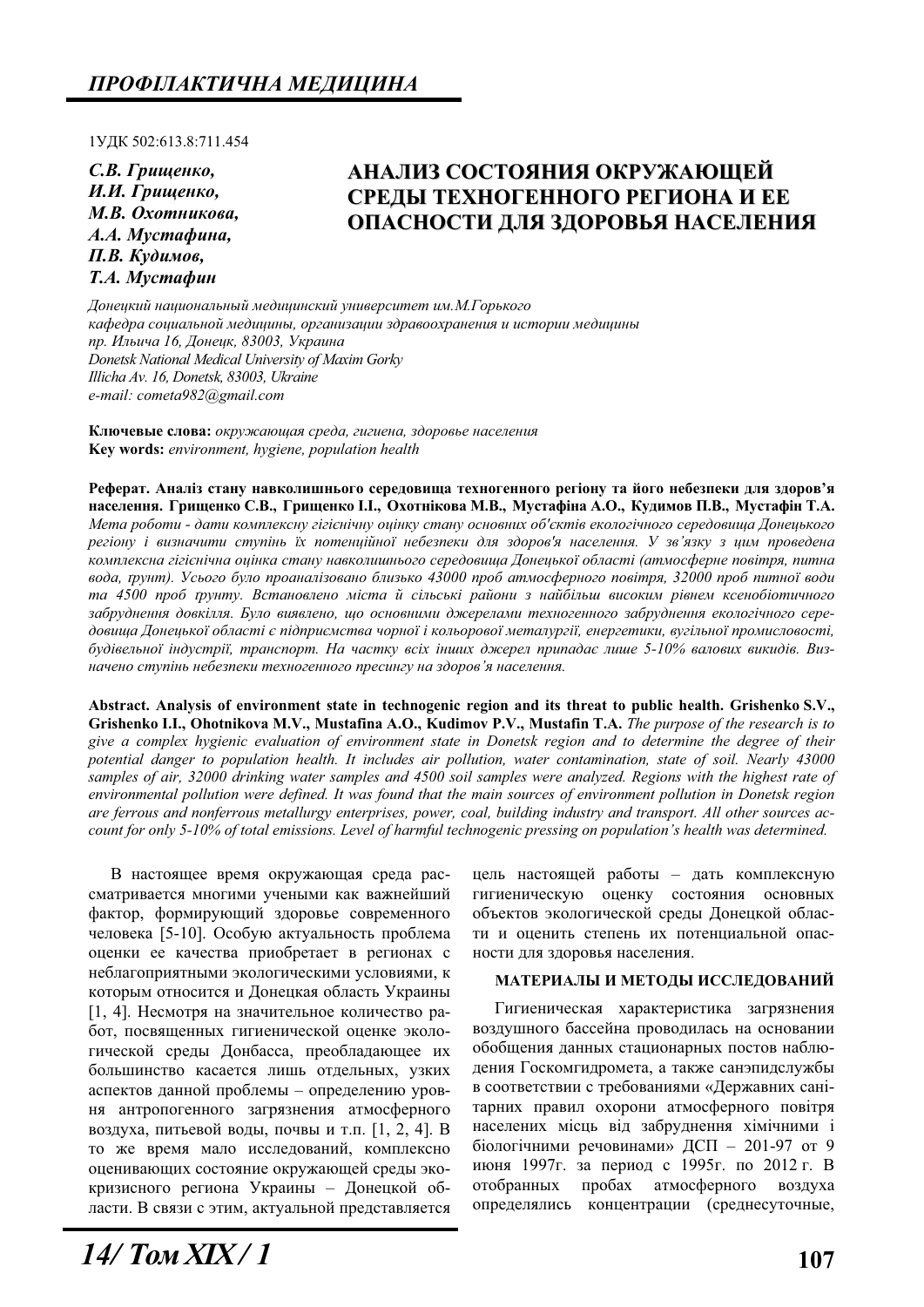среднемесячные и среднегодовые) следующих ксенобиотиков: взвешенных веществ (пыли), оксида углерода, диоксида серы, диоксида и монооксида азота, формальдегида, фтористого водорода, сероуглерода, сероводорода, серной, синильной и соляной кислот, 3,4-бенз(а)пирена, сажи, аммиака, фенола и тяжелых металлов (свинец, ртуть, марганец). Всего было проанализировано около 43000 проб атмосферного воздуха. Качество питьевой воды оценивалось по химическому составу, минерализации и общей жесткости в соответствии с требованиями ГСанПиН «Вода питна. Гігієнічні вимоги до якості води централізованого господарськопитного водопостачання» (1996р.). В питьевой воде по стандартным методикам определялись: общая жесткость, минерализация (сухой остаток), хлориды, сульфаты, кальций, магний, свинец, медь, никель, цинк, хром, марганец, нитраты и пестициды. Всего исследованиями были охвачены более 32000 проб питьевой воды. Загрязнение почвы оценивалось по содержанию в ней меди, марганца, цинка, хрома, свинца, никеля, молибдена, кобальта, бериллия, а также остаточных количеств пестицидов. Для определения в почве концентраций химических элементов использовался полуколичественный спектральный анализ. Всего было проанализировано около 4500 проб почвы.

Статистический анализ проводился с помощью пакета статистического анализа MedStat [3].

#### РЕЗУЛЬТАТЫ И ИХ ОБСУЖДЕНИЕ

В результате качественного анализа проб атмосферного воздуха в городах и районах Донецкой области установлено, что 85-95% всего объема ксенобиотиков, загрязняющих воздушный бассейн, составляют восемь ингредиентов: взвешенные вещества (более 15%), оксид углерода (около 30%), диоксид серы (более 20%), оксиды азота (до  $6\%$ ), углеводороды (более 5%), сероводород (около 4%), аммиак и фенол (при- $5\%$ ).

Наибольший интерес в плане изучения влияния загрязнений воздушного бассейна на здоровье и особенно на онкологическую заболеваемость населения представляют полициклические ароматические углеводороды (ПАУ), в особенности 3,4-бенз(а)пирен (1 класс опасности), который на 80% обуславливает канцерогенную опасность всей суммы углеводородов. Основными техногенными источниками канцерогенных ПАУ являются промышленность, транспорт и отопительные системы.

Большую роль в антропогенном загрязнении воздушного бассейна играют взвешенные вещества (твердые частицы, или химически активная многокомпонентная пыль, 3-й класс опасности), на долю которых в среднем приходится  $15{\text -}20\%$  общего объема атмосферных выбросов. Почти 100% выбросов данного ингредиента приходится на стационарные источники. Приблизительно 76,5% валового выброса взвешенных вешеств в атмосферу Донецкой области приходится на промышленность, а около 23,5% – на отопление и теплоснабжение.

Важнейшим антропогенным загрязнителем воздушного бассейна Донецкой области по праву считается оксид углерода – СО (4-й класс опасности). В отличие от взвешенных веществ и большинства других ксенобиотиков, одним из главных источников поступления оксида углерода в воздушный бассейн области является автотранспорт – около 30% валового выброса. Среди отраслей промышленности лидирующее положение занимает черная металлургия, дающая более 70% всех поступлений СО от стационарных источников, около 24% дает добыча и обогащение угля, а все остальные отрасли в совокупности выбрасывают не более 6%.

Оксиды азота составляют около 6% всего объема атмосферных выбросов в Донецкой области, однако их роль в формировании патологии населения также высоко значима. Важнейшим и самым опасным веществом из этой группы является диоксид азота (NO<sub>2</sub>, 2-й класс опасности). Удельный вес стационарных источников в поступлении NO<sub>2</sub> в воздушный бассейн области составляет 85%, а 15% приходится на долю автотранспорта. Из стационарных источников наибольшее значение имеет промышленность – более 79%, на втором месте – отопление и теплоснабжение. Среди отраслей промышленности главным источником атмосферных выбросов диоксида азота является энергетика (59,1%), меньшая роль принадлежит черной металлургии (31,0%), а на долю всех остальных отраслей приходится менее 10%.

Соединения серы (диоксид серы, 3-й класс опасности) и сероводород (2-й класс опасности) составляют вместе около четверти всех выбросов в воздушный бассейн Донецкой области. Основное количество этих загрязнений связано со сжиганием угля и нефтепродуктов, причем  $80\%$  – из топлива, использованного в промышленности и в быту,  $19\%$  – в черной металлургии и при нефтеочистке и лишь около  $1\%$  – за счет автотранспорта. В условиях Донбасса основным антропогенным источником поступления диоксида серы в окружающую среду является промышленность (85%) и около 15% приходится на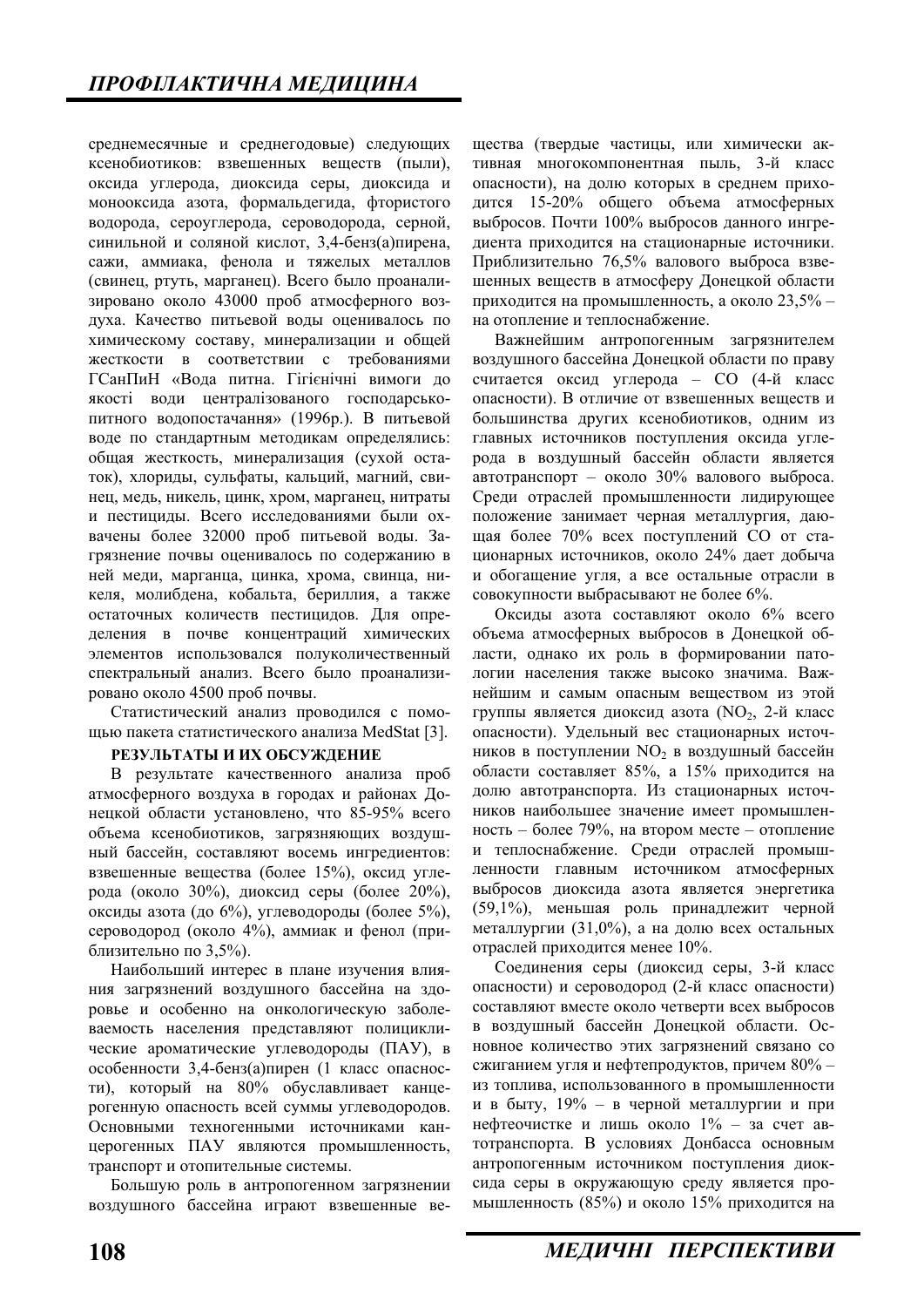отопление и теплоснабжение. Среди отраслей индустрии ведущая роль в этом процессе принадлежит энергетике (70%), черной металлургии (15%), добыче и обогащению угля (13%). Сероводород поступает в воздушный бассейн исключительно от стационарных источников (угольная промышленность - 69%, черная металлургия - 30%).

Специфическими загрязнителями воздушного бассейна ряда городов Донецкой области являытся фенол (2-й класс опасности) и аммиак (4-й класс опасности), несмотря на то, что их удельный вес в общей структуре валового выброса не превышает 7%. В Донецкой области лишь в 9 городах атмосферный воздух содержит вышеуказанные соединения, где главным источником атмосферных выбросов данных ксенобиотиков являются коксохимические и химические комбинаты (в том числе по производству азотных удобрений), фенольные и металлургические заводы.

Кроме основных восьми соединений в атмосферном воздухе некоторых городов практически ежегодно регистрируются высокие концентрации ряда других веществ, достоверно ( $p<0,05$ ) превышающие ПДКсс: ртуть и свинец (1-й класс опасности), марганец, формальдегид, фтористый водород и синильная кислота (2-й класс опасности).

Полученные значения суммарного показателя загрязнения воздушного бассейна городов и сельских районов Донецкой области позволяют распределить их на группы по уровню загрязнения атмосферного воздуха и степени его опасности для здоровья населения. В качестве количественного критерия такой интегральной оценки используется кратность превышения суммарного предельного допустимого загрязнения  $(\Sigma\Pi\mu\bar{3})$  (табл. ).

| Уровень<br>загрязнения | Степень<br>опасности | Кратность превышения<br>суммарного предельного<br>допустимого загрязнения<br>(∑ПДЗ) | Наименования городов и районов<br>в группах сравнения                                                                                                                       |
|------------------------|----------------------|-------------------------------------------------------------------------------------|-----------------------------------------------------------------------------------------------------------------------------------------------------------------------------|
| Допустимый             | Безопасная           | $\leq$ 1                                                                            |                                                                                                                                                                             |
| Недопустимый           | Слабо<br>опасная     | $>1-2$                                                                              | Краснолиманский, Александровский,<br>В.-Новоселковский сельские районы                                                                                                      |
| Недопустимый           | Умеренно<br>опасная  | $>2-4,4$                                                                            | Тельмановский, Славянский, Волновахский, Амвросиевский,<br>Новоазовский, Володарский, Первомайский, Марьинский,<br>Шахтерский, Старобешевский, Ясиноватский сельские районы |
| Недопустимый           | Опасная              | $> 4,4-8,0$                                                                         | Города Артемовск, Селидово,<br>Снежное, Торез, Харцызск, Шахтерск,<br>Красноармейск и Славянск                                                                              |
| Недопустимый           | Очень<br>опасная     | >8,0                                                                                | Города Донецк, Дзержинск,<br>Дружковка, Краматорск, Енакиево,<br>Мариуполь, Макеевка, Горловка,<br>Доброполье, Константиновка,<br>Дебальцево                                |

### Интегральная оценка уровня загрязнения атмосферного воздуха Донецкой области и степени его опасности для здоровья населения

Второй по своему значению для попадания ксенобиотиков в организм человека путь – водная среда. В реки и водохранилища Донецкой области сбрасывается ежегодно более 2 млн м<sup>3</sup> загрязненных стоков – 24% всех выбросов в водоемы нашего государства. Основными загрязнителями водных объектов являются предприятия металлургии, химической и угольной промышленности, а также энергетики и теплоснабжения.

Большинство рек области относятся к категории загрязненных и очень загрязненных, что определяется как поступлением в водные объекты неочищенных сточных вод промышленных предприятий, ливневых вод с территории городов, сельскохозяйственных угодий, так и значительной многолетней аккумуляцией ксенобиотиков в донных отложениях. В воде практически всех рек области отмечается высокая концентрация солей, в основном обусловленная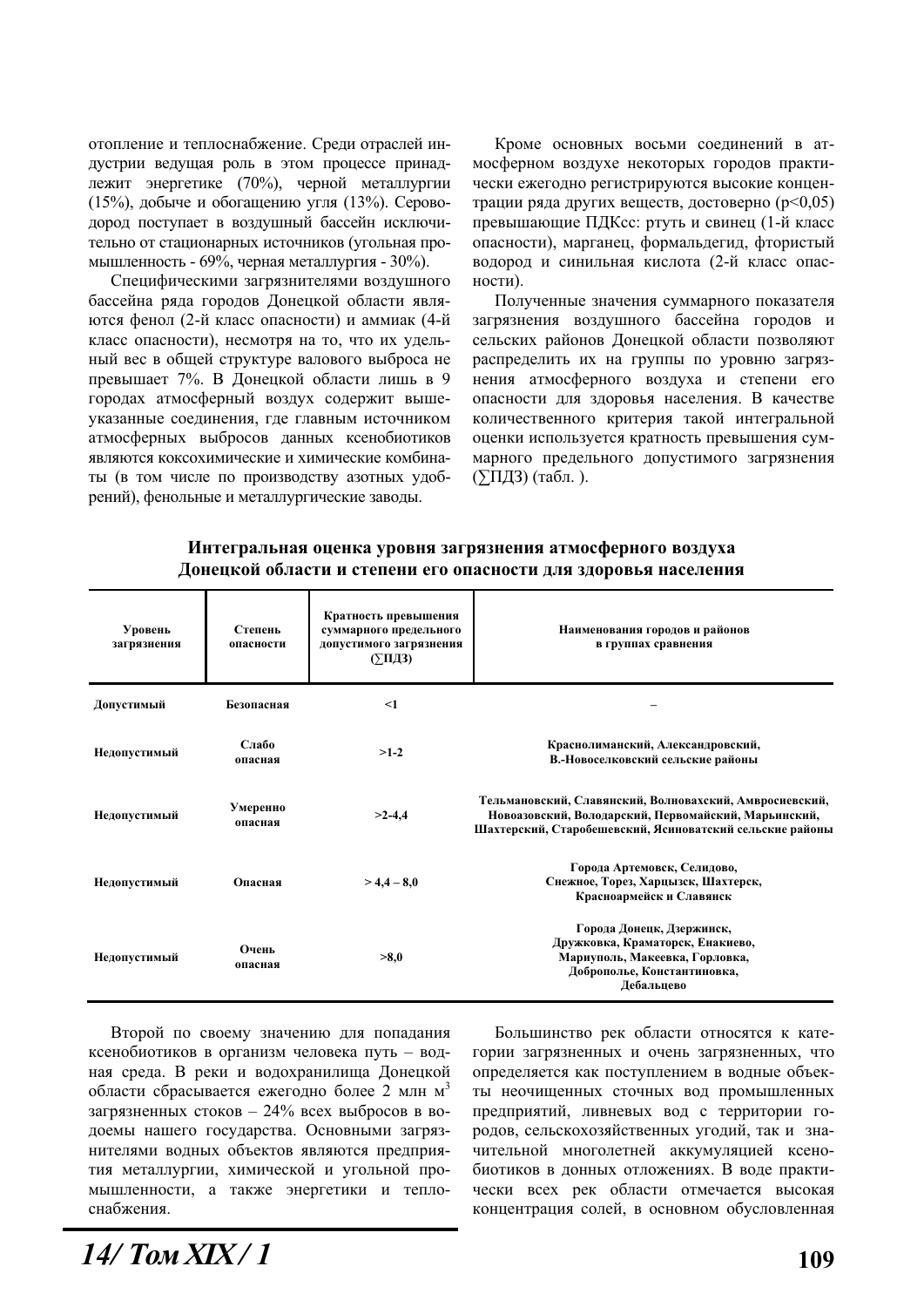сбросом в пригородные водные объекты высокоминерализованных шахтно-рудничных вод. Кроме минеральных солей, в поверхностные водоемы ежегодно сбрасывается более 20 тыс. тонн взвешенных веществ, 18 тыс. тонн нитратов, около 7 тыс. тонн органических веществ, 2 тыс. тонн азота аммонийного, а также значительное количество других вредных веществ.

Наименее доброкачественную по химическому составу воду, в особенности по степени ее загрязнения тяжелыми металлами, потребляют жители городов Мариуполь, Дружковка, Доброполье, Краматорск, Красноармейск, Константиновка и Шахтерск, а также Первомайского, Володарского, Старобешевского, Марьинского, Волновахского, Амвросиевского и Шахтерского сельских районов (зоны повышенной опасности для здоровья населения). Самую качественную в этом отношении и безопасную для здоровья воду использует население городов Снежное, Торез, Харцызск, Славянск, Артемовск, Донецк, Дзержинск и Дебальцево, а также Краснолиманского, Славянского, Великоновоселковского и Тельмановского сельских районов. В Донецкой области практически все почвы (более 95%) относятся к техногенно измененным в результате интенсивного использования их в промышленности и сельском хозяйстве. Удельный вес анализов почвы с превышением гигиенических регламентов по тяжелым металлам с высокой степенью достоверности ( $p<0,01$ ) больше в городах (50,1 $\pm$ 3,8%) по сравнению с сельскими районами  $(30,8±5,7%).$ 

Гигиенический анализ качества почв Донецкой области по показателям химического загрязнения показывает, что ксенобиотики, помимо накопления в данной среде, оказывают сочетанное и комбинированное действие на организм человека. В связи с этим, проведена оценка суммарного загрязнения почв различных территорий области, согласно которой наименее загрязненные почвы и, следовательно, самые безопасные для здоровья человека находятся в городах Снежное и Торез, а также в Краснолиманском, Славянском, Александровском, Великоновоселковском, Тельмановском, Новоазовском и Шахтерском сельских районах. Наиболее загрязненные и самые опасные для здоровья населения почвы отмечены в городах Горловка. Енакиево, Константиновка, Дзержинск, Краматорск, Дружковка, Донецк, Макеевка и Мариуполь, а также в Володарском и Первомайском сельских районах.

#### **ВЫВОДЫ**

1. Результаты комплексной гигиенической оценки состояния основных объектов окружающей среды (атмосферный воздух, питьевая вода, почва) показали, что наиболее высокий уровень их загрязнения антропогенными ксенобиотиками (опасный и чрезвычайно опасный для здоровья населения) отмечается в городах Донецк, Дзержинск, Дружковка, Краматорск, Енакиево, Мариуполь, Макеевка, Горловка, Доброполье, Константиновка, Красноармейск, Шахтерск, а также в Первомайском и Володарском сельских районах Донецкой области.

2. Основными источниками техногенного загрязнения экологической среды Донецкой области являются предприятия черной и цветной металлургии. энергетики, угольной промышленности, строительной индустрии, а также транспорт и жилищно-коммунальное хозяйство. На долю всех остальных источников приходится лишь 5-10% валовых выбросов.

3. Ведущее значение в формировании антропогенного прессинга на окружающую среду Донецкой области принадлежит тяжелым металлам, 3,4-бенз(а)пирену, диоксиду серы, оксидам углерода, взвешенным веществам, сероводороду, аммиаку, фенолу, оксидам азота, а также пестицидам.

## СПИСОК ЛИТЕРАТУРЫ

1. Балюк А. Принципы экологического нормирования допустимой антропогенной нагрузки на почвенный покров Украины /А. Балюк, Н.И. Мирошниченко, А.И. Фатеев // Почвоведение. — 2008. — № 12.  $-$ C. 1501-1509.

2. Комплексная оценка содержания свинца в объектах окружающей среды Донецкого региона / Н.Ф. Иваницкая, М.Г. Степанова, З.Л. Усикова [и др.] // Медико-социальные проблемы семьи. – 2013. - Т.18, No<sub>2.</sub> − C. 25-28.

3. Лях Ю.Е. Основы компьютерной биостатистики: анализ информации в биологии, медицине и фармации статистическим пакетом Medstat Ю.Е. Лях, В.Г. Гурьянов, В.Н. Хоменко. — Донецк,  $2006 - 214 c.$ 

4. Принципы и меры профилактики вредного воздействия тяжелых металлов на здоровье населения экологически неблагоприятного региона / Н.Ф. Иваницкая, М.Г. Степанова, Д.С. Зыков [и др.] // Зб. наук. праць ДонДУУ «Державні механізми управління